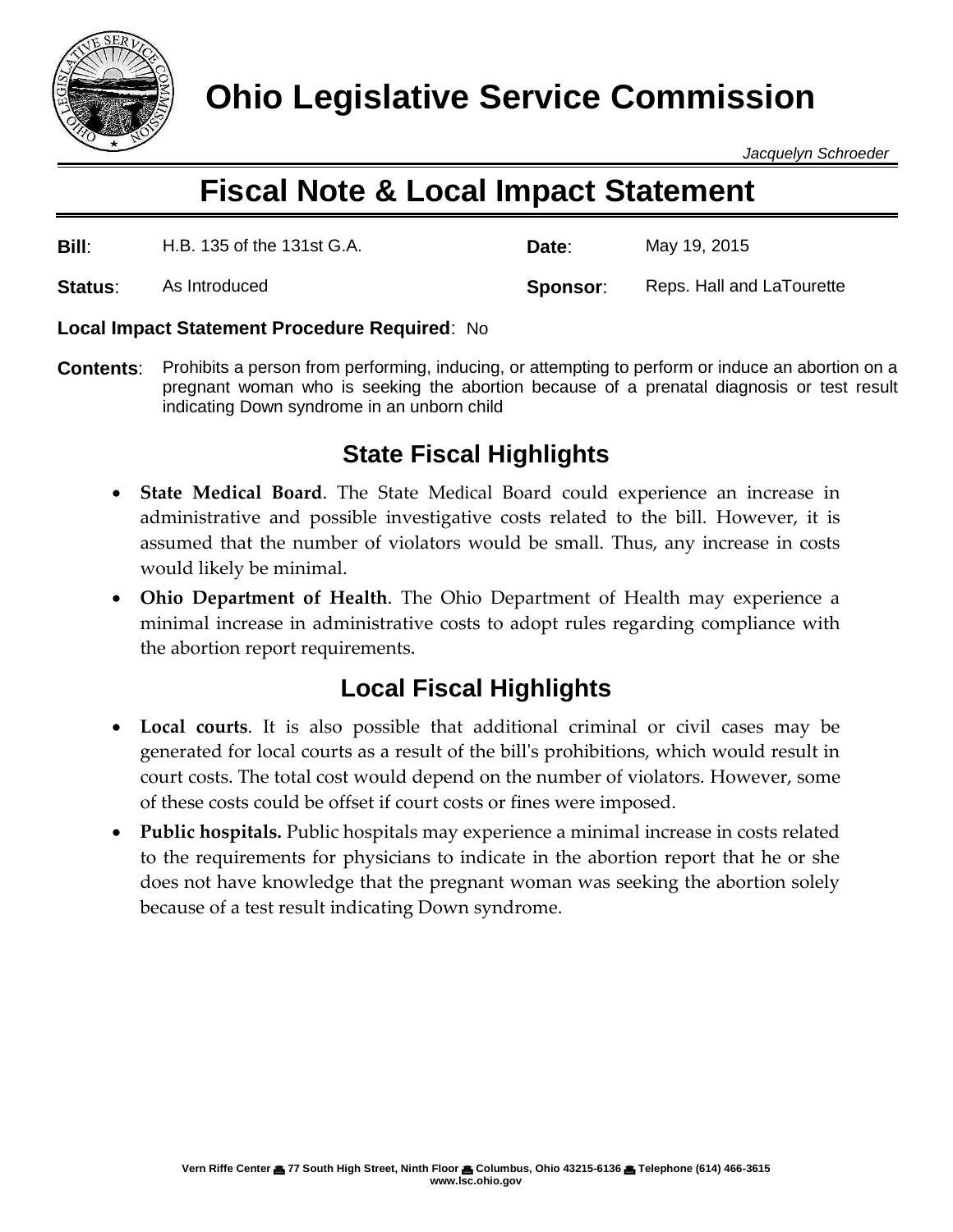### **Detailed Fiscal Analysis**

### **Abortions prohibited solely due to Down syndrome**

The bill prohibits a person from performing, inducing, or attempting to perform or induce an abortion, if the person knows the pregnant woman is seeking the abortion solely because of a test result indicating Down syndrome in an unborn child or a prenatal diagnosis of Down syndrome in an unborn child. Whoever violates this provision under the bill is guilty of a fourth degree felony. In addition, a physician who violates this provision is also liable in a civil action for compensatory and exemplary damages and reasonable attorney's fees to any person who sustains injury, death, or loss to person or property as a result of the performance or inducement or the attempted performance or inducement of the abortion. The bill provides that the court also may award any injunctive or other equitable relief that the court considers appropriate. As a result, local courts may experience an increase in costs for any criminal prosecution or civil action taken for violations. The total costs will depend on the number of violations, but it is assumed that the number would be small. Additionally, local court fines or costs may help to offset some of these costs.

The bill requires the State Medical Board to revoke a physician's license to practice medicine in this state if the physician performs or induces, or attempts to perform or induce an abortion prohibited by the bill. The State Medical Board could experience an increase in administrative and possible investigative costs related to the bill. However, it is assumed that the number of violators would be small. Thus, any increase in costs would likely be minimal.

#### **Severability and intervention in legal actions**

The bill specifies that, if any of the bill's abovementioned provisions is held invalid, or the application of the provision to any person or circumstance is held invalid, the invalidity of that provision does not affect certain other provisions or applications of the Ohio Revised Code that can be given effect without the invalid provision or application, and to this end the provisions of these certain sections of the Ohio Revised Code are severable. The bill provides that it is the General Assembly's intent that any invalidity or potential invalidity of a provision is not to impair the immediate and continuing enforceability of any other provisions of the Ohio Revised Code specified in the bill. In addition, it is the General Assembly's intent that the abovementioned provisions are not to have the effect of repealing or limiting any other laws of this state.

The General Assembly, by joint resolution, may appoint one or more of its members who sponsored or cosponsored the bill to intervene as a matter of right in any case in which the constitutionality of the abovementioned provisions are challenged.